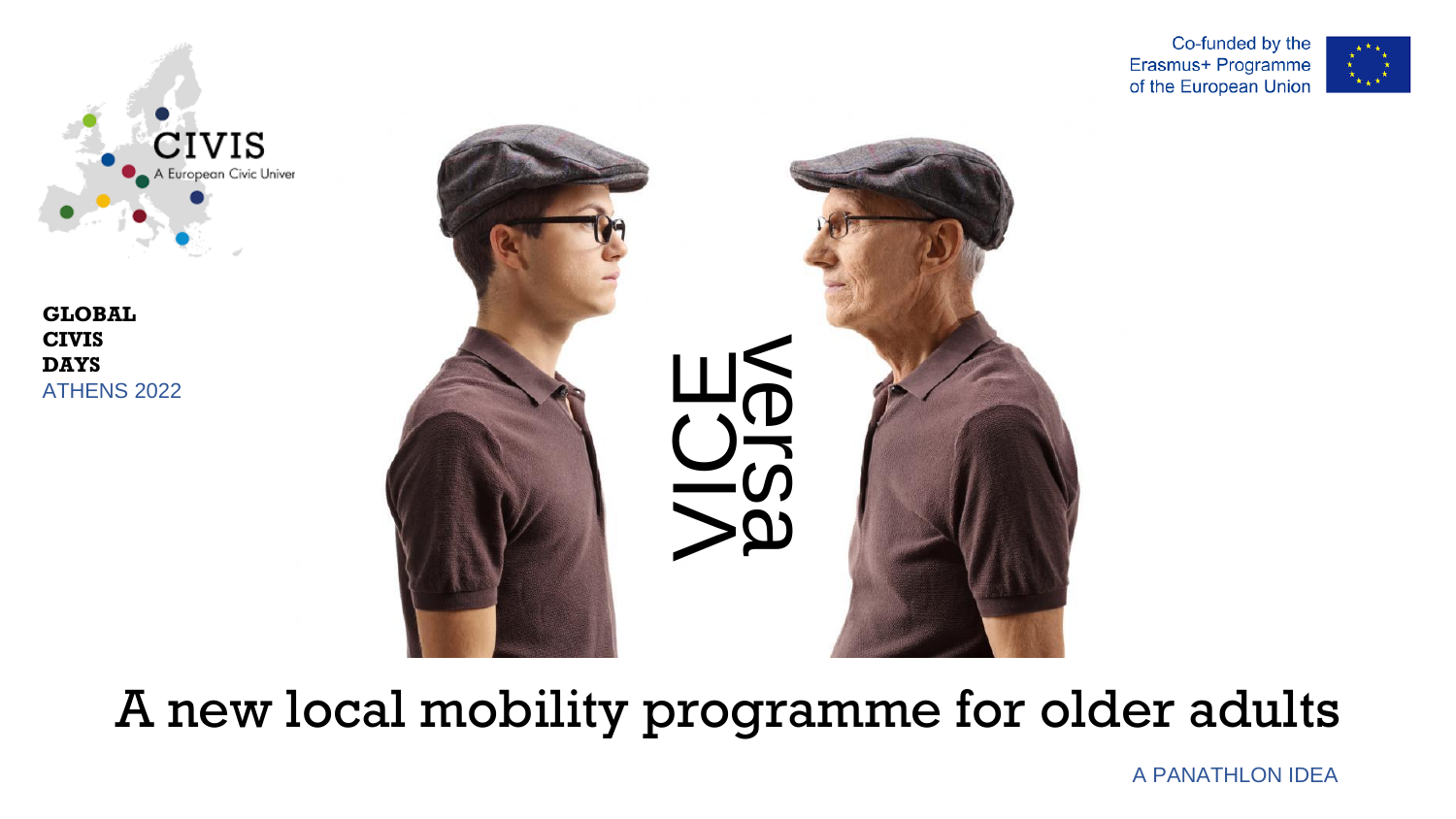# An innovative solution

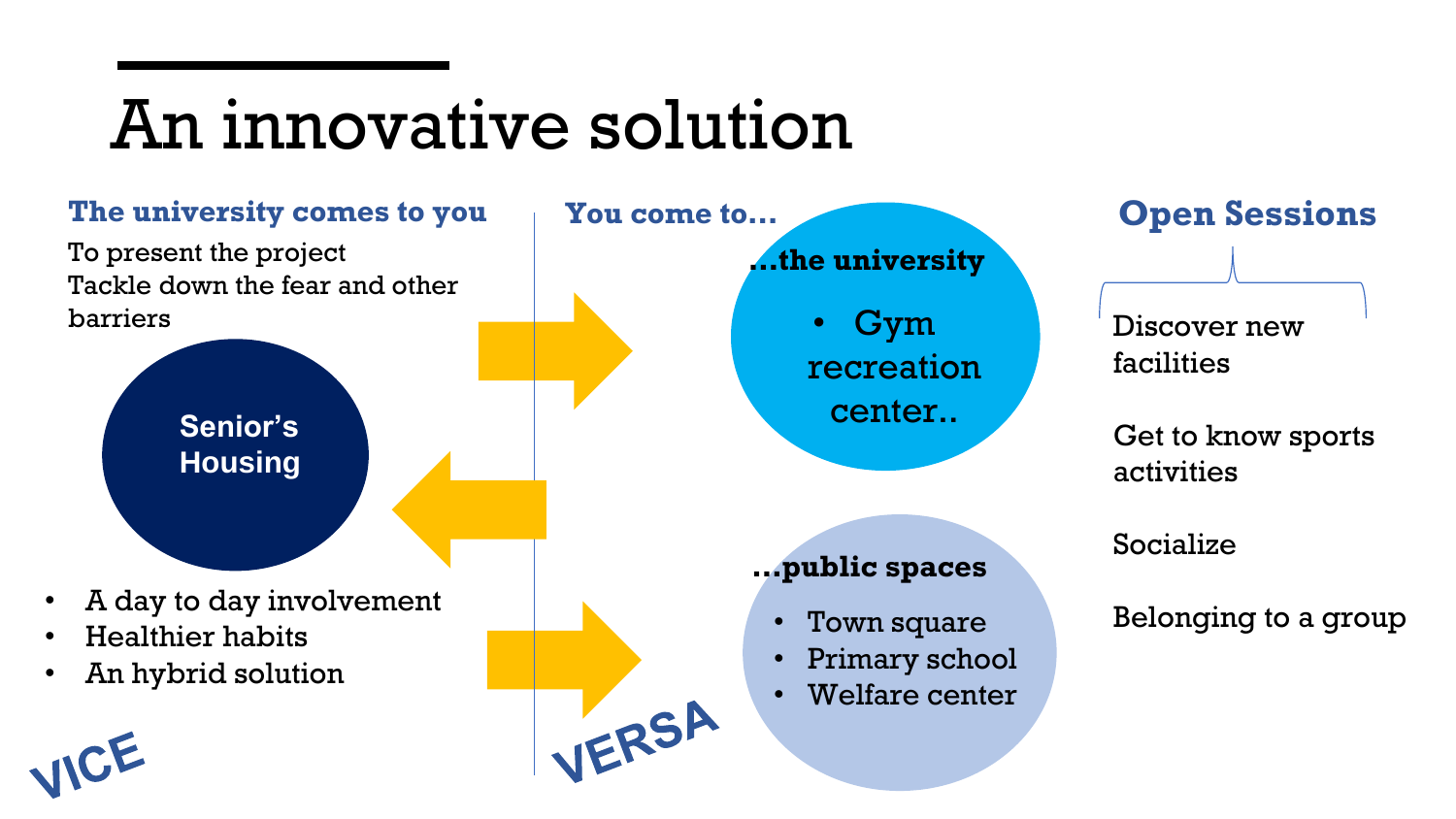

# How to involve the WHOs ?

**An intergenerational collaboration, involving:**

- **Universities members** (worktime flexibility, student engagment recognition)
- **Senior's housing** (staff)
- **NGO's** (association staff)
- **Older adults** (interactive activities choice, reassuring about safety, incentives such as vouchers)



**To exercise and to socialize Everyone playing their part**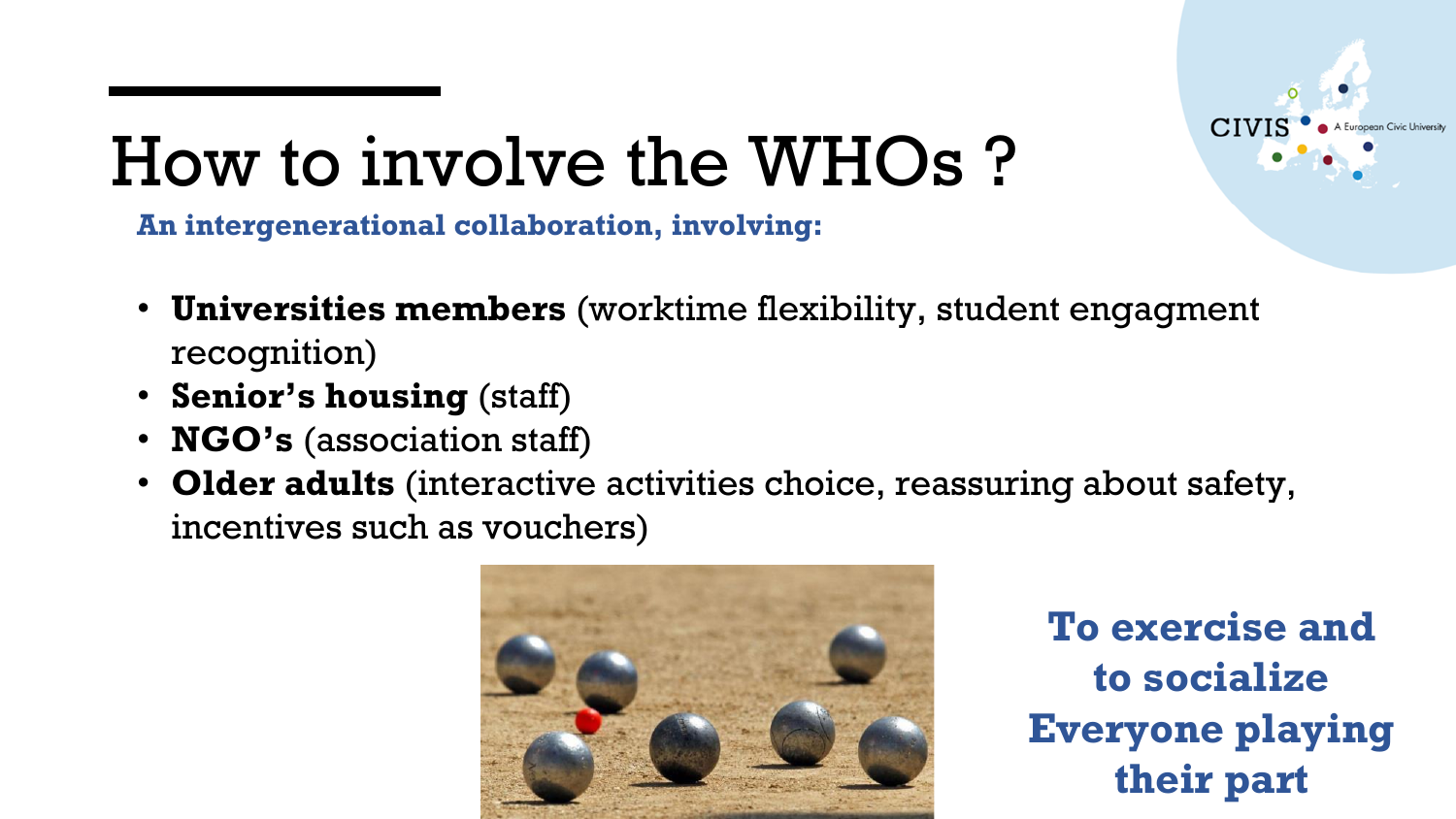### Challenges **A sustainable project improving social inclusion**

#### **A local promotion of the program :**

- Posters
- Street marketing (information point)
- Word of mouth
- Social Media Campaign **: « Bring your elderldy friend »**

### **A cooperation approach for logistics**

- **-** Transportation for *viceversa* activities
- Fundings:

### **An easy evaluation**

- Follow-up of the activities

CIVIS

- Participants lists
- Indicator of attendance and satisfaction (focus group discussion)
- Costs analysis

**Public** (neighbourhoods, municipalities, prefectures, region, national, european) **Private** (welfare centers, sport clubs, athletic brands, sponsors, foundations**)**